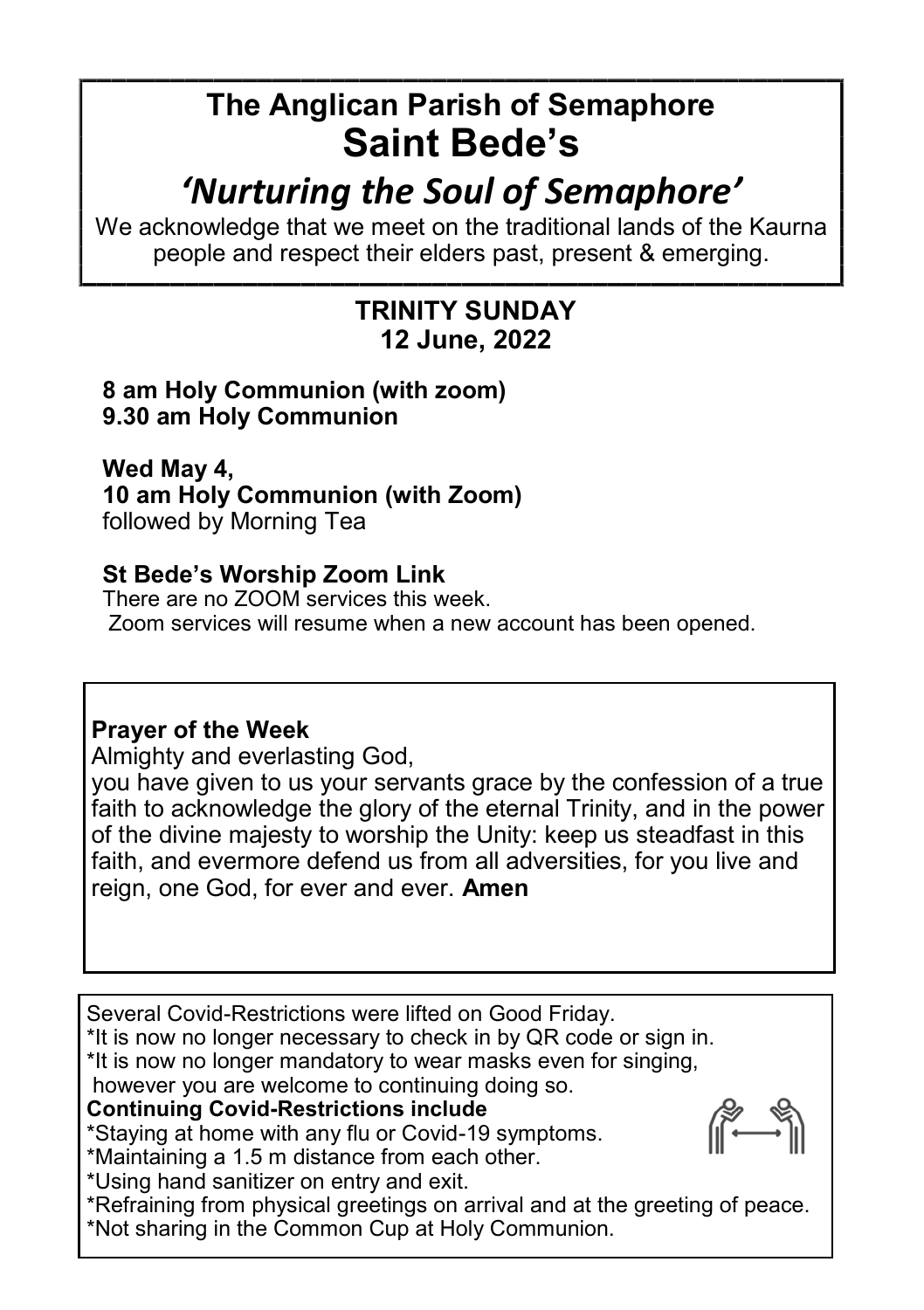**WELCOME** to Fr Gwilym Henry-Edwards as our locum priest, at least for the next six months.

We are delighted that Fr Gwilym is available and already is one of our congregation.

We look forward to his ministry with us and among us.

# **You can contact Fr Gwilym on 0497079420 or**

# **priest@stbedessemaphore.org**

**THANK YOU** to all who helped provide for morning tea at Ruth's farewell and to all who stayed and enjoyed it, and for those who helped with cleaning up afterwards.

**THANK YOU** to everyone who contributed to the gift of money for Ruth**.** The much-appreciated cheque was for \$1500.

**THANK YOU** to Sue and Fr Gwilym Henry-Edwards for the splendid altar decorations for Pentecost, and to Georgie Stamp for arranging the loan of the Aboriginal Flag and the Torres Strait Island flag until the end of NAIDOC Week in Julu

**Ukrainian Refugee Benefit Concert**, sponsored by the Adelaide Male Voice Choir Friday 24th June 7:30pm at Concordia College Chapel (cnr Cheltenham and Balmoral Streets, Highgate) Including singers and dancers from the Ukrainian community, the Adelaide Male Voice Choir, Opera Soloists and piano duo. ALL PROCEEDS DIRECT TO UKRAINIAN REFUGEES LIVING IN SOUTH AUSTRALIA. All tickets \$20. Book through www.trybooking.com/BYZOV There are plenty of seats!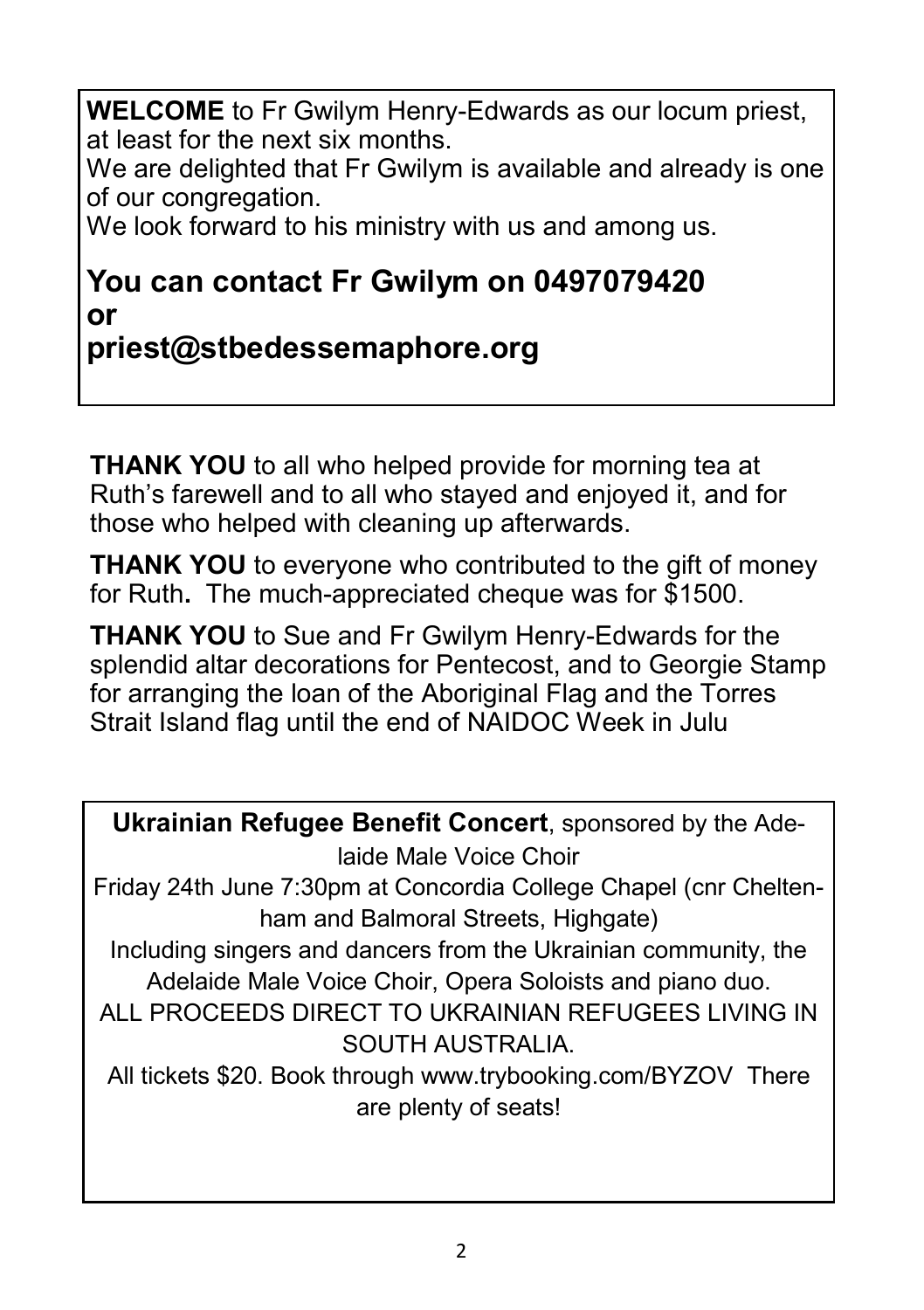### **HYMNS:**

| Int  | <b>TiS 132</b> | Holy, holy, holy,                                        |
|------|----------------|----------------------------------------------------------|
| Grad | <b>TiS 465</b> | Father in heaven                                         |
| Off  | <b>TiS 100</b> | All creatures of our God and King,<br>(vv 1, 2, 4, 5, 7) |
| Comm | <b>TiS 716</b> | Father we adore you                                      |
| P/C  | <b>TiS 447</b> | Lord, your almighty word                                 |

### **Sentence:**

Does not Wisdom call, and does not understanding raise her voice? The Lord created me at the beginning of his work, the first of his acts long ago. **Proverbs 8:1-2** 

### **The Collect**

Almighty and everlasting God, you have given to us your servants grace, by the confession of a true faith, to acknowledge the glory of the eternal Trinity, and in the power of your divine Majesty to worship the Unity: Keep us steadfast in this faith and worship, and bring us at last to see you in your one and eternal glory, O Father; who with the Son and the Holy Spirit live and reign, one God, for ever and ever. Amen.

## **First Reading Proverbs 8:1-4, 22-31**

Does not wisdom call, and does not understanding raise her voice?

On the heights, beside the way, at the crossroads she takes her stand; beside the gates in front of the town, at the entrance of the portals she cries out:

"To you, O people, I call, and my cry is to all that live. The Lord created me at the beginning of his work, the first of his acts of long ago. Ages ago I was set up, at the first, before the beginning of the earth.

When there were no depths I was brought forth, when there were no springs abounding with water. Before the mountains had been shaped, before the hills, I was brought forth--when he had not yet made earth and fields, or the world's first bits of soil.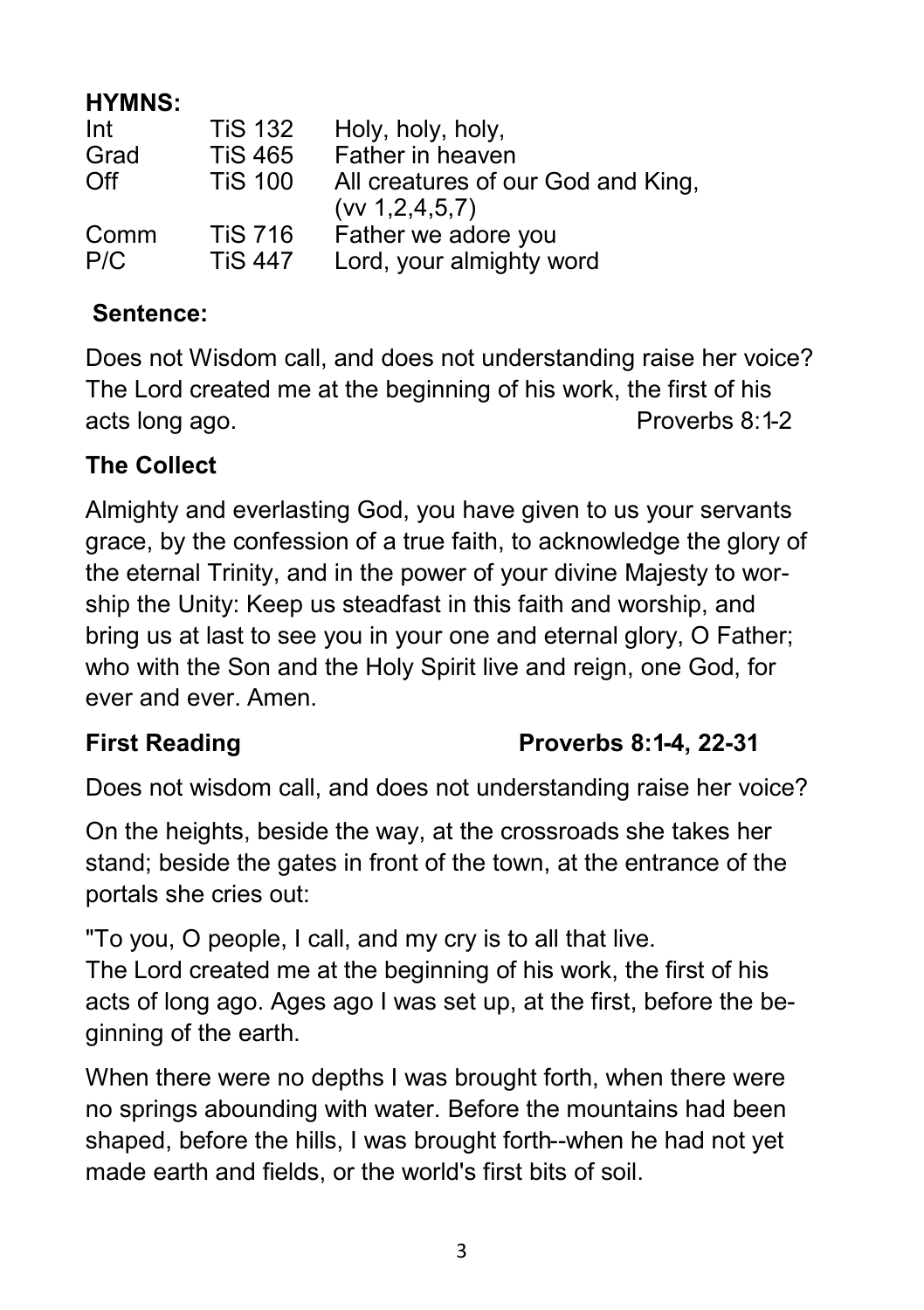When he established the heavens, I was there, when he drew a circle on the face of the deep, when he made firm the skies above, when he established the fountains of the deep, when he assigned to the sea its limit, so that the waters might not transgress his command, when he marked out the foundations of the earth, then I was beside him, like a master worker; and I was daily his delight, rejoicing before him always, rejoicing in his inhabited world and delighting in the human race."

For the Word of the Lord **Thanks be to God**

# **The Psalm Community Community Community Psalm 8**

1 O Lord our Governor, \* **how glorious is your Name in all the world**!

2 Out of the mouths of infants and children \* **your majesty is praised above the heavens.**

3 You have set up a stronghold against your adversaries, \* **to quell the enemy and the avenger.**

4 When I consider your heavens, the work of your fingers, \* **the moon and the stars you have set in their courses,**

5 What are we that you should be mindful of us? \* **the human children, that you should seek us out?**

6 You have made us but little lower than the angels; \* **you adorn us with glory and honour;**

7 You give us mastery over the works of your hands; \* **you put all things under our feet:**

8 All sheep and oxen, \* **even the wild beasts of the field,**

9 The birds of the air, the fish of the sea, \* **and whatsoever walks in the paths of the sea.**

10 O Lord our Governor, \* **how glorious is your Name in all the world!**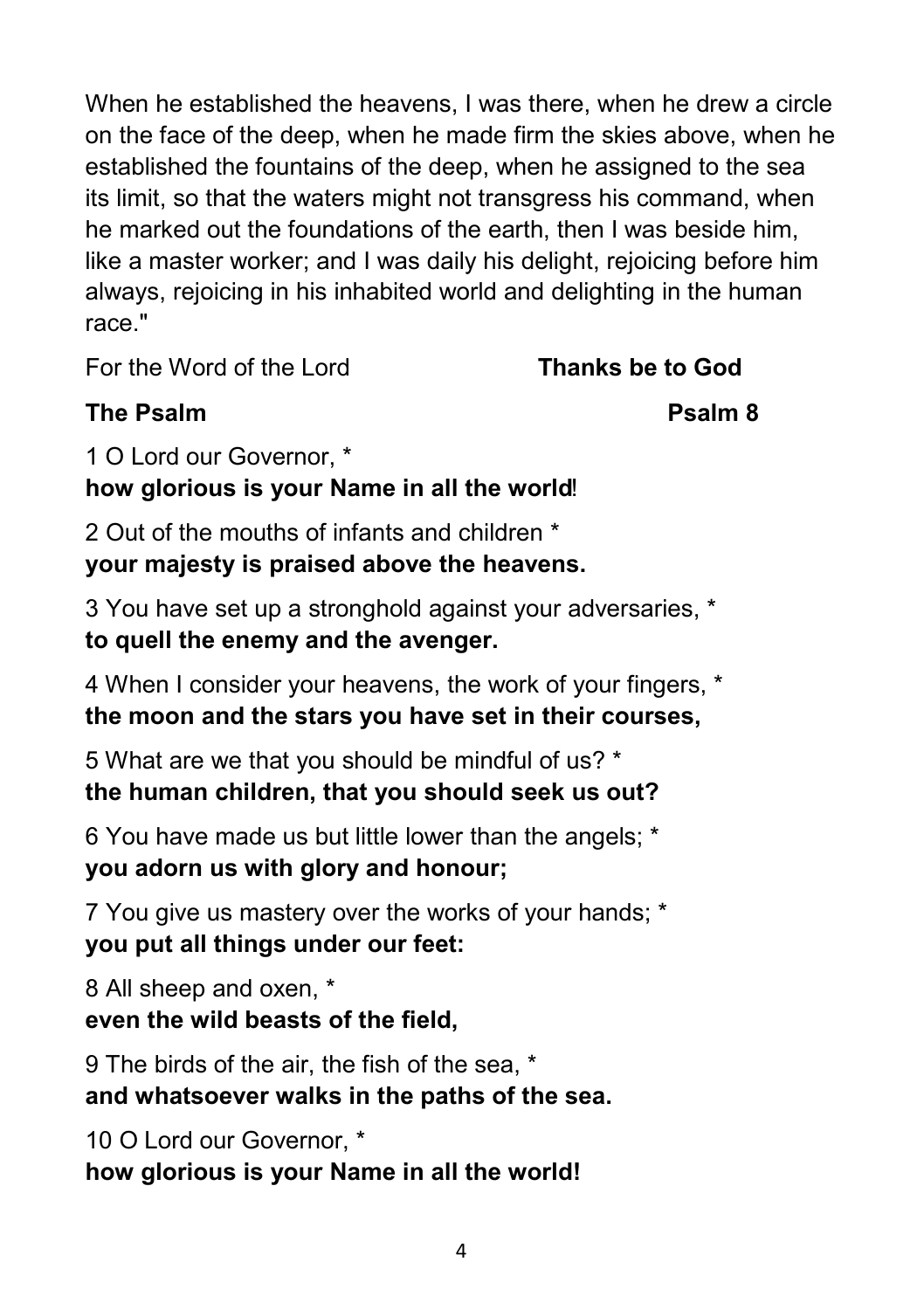## **Second Reading Romans 5:1-5**

Since we are justified by faith, we have peace with God through our Lord Jesus Christ, through whom we have obtained access to this grace in which we stand; and we boast in our hope of sharing the glory of God. And not only that, but we also boast in our sufferings, knowing that suffering produces endurance, and endurance produces character, and character produces hope, and hope does not disappoint us, because God's love has been poured into our hearts through the Holy Spirit that has been given to us.

For the Word of the Lord **Thanks be to God**

#### **The Gospel John 16:12-15**

Hear the Gospel of our Lord Jesus Christ, according to John, chapter 16, beginning at the 12th verse.

## **Glory to you, Lord Jesus Christ**

Jesus said to the disciples, "I still have many things to say to you, but you cannot bear them now. When the Spirit of truth comes, he will guide you into all the truth; for he will not speak on his own, but will speak whatever he hears, and he will declare to you the things that are to come. He will glorify me, because he will take what is mine and declare it to you. All that the Father has is mine. For this reason I said that he will take what is mine and declare it to you."

For the Gospel of the Lord **Praise to you, Lord Jesus Christ**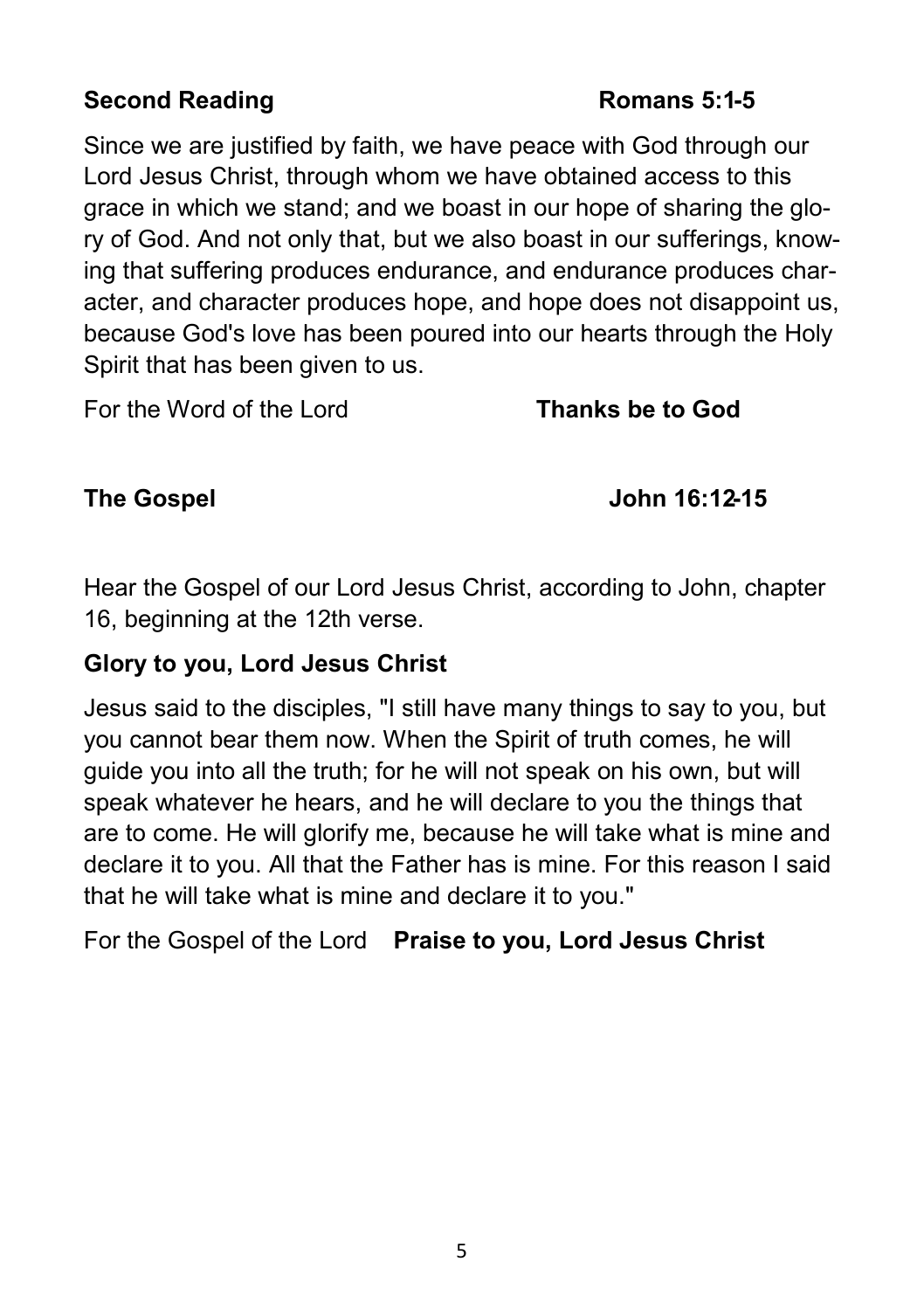

# *Trinity Sunday C – Sunday 12 June 2022 • Proverbs 8.1-4, 22-31; Psalm 8; Romans 5.1-5; John 16.12-15*

Today's reading from Proverbs talks about Holy Wisdom. If you've ever been to Istanbul you'll have seen the former Church of the Holy Wisdom. For almost a thousand years after its construction, it was the largest cathedral in all the world. For Orthodox Christians, Holy Wisdom is Jesus Christ himself. During the Orthodox Church's Divine Liturgy a deacon will cry out 'Wisdom! Let us attend!' at points in the service to ensure that the congregation is listening to sacred teaching.

- And this is our sacred teaching: that our God is one God in three persons – God the Father, God the Son and God the Holy Spirit. O Trinity, O Unity! Be present as we worship thee, and with the songs that angels sing unite the hymns of praise we bring.
- If I were to examine myself, would I find times in my life where I had focused on one member of the Holy Trinity more than another? Why or why not? • Glorious, Holy and Indivisible Trinity, may all my days be spent in your praise, for you are my God: my Creator, my Redeemer, my Advocate.
- Give thanks for all who donate to, or otherwise support, ABM to help us spread the Gospel of love, hope and justice.

*Text: Robert McLean © Anglican Board of Mission,*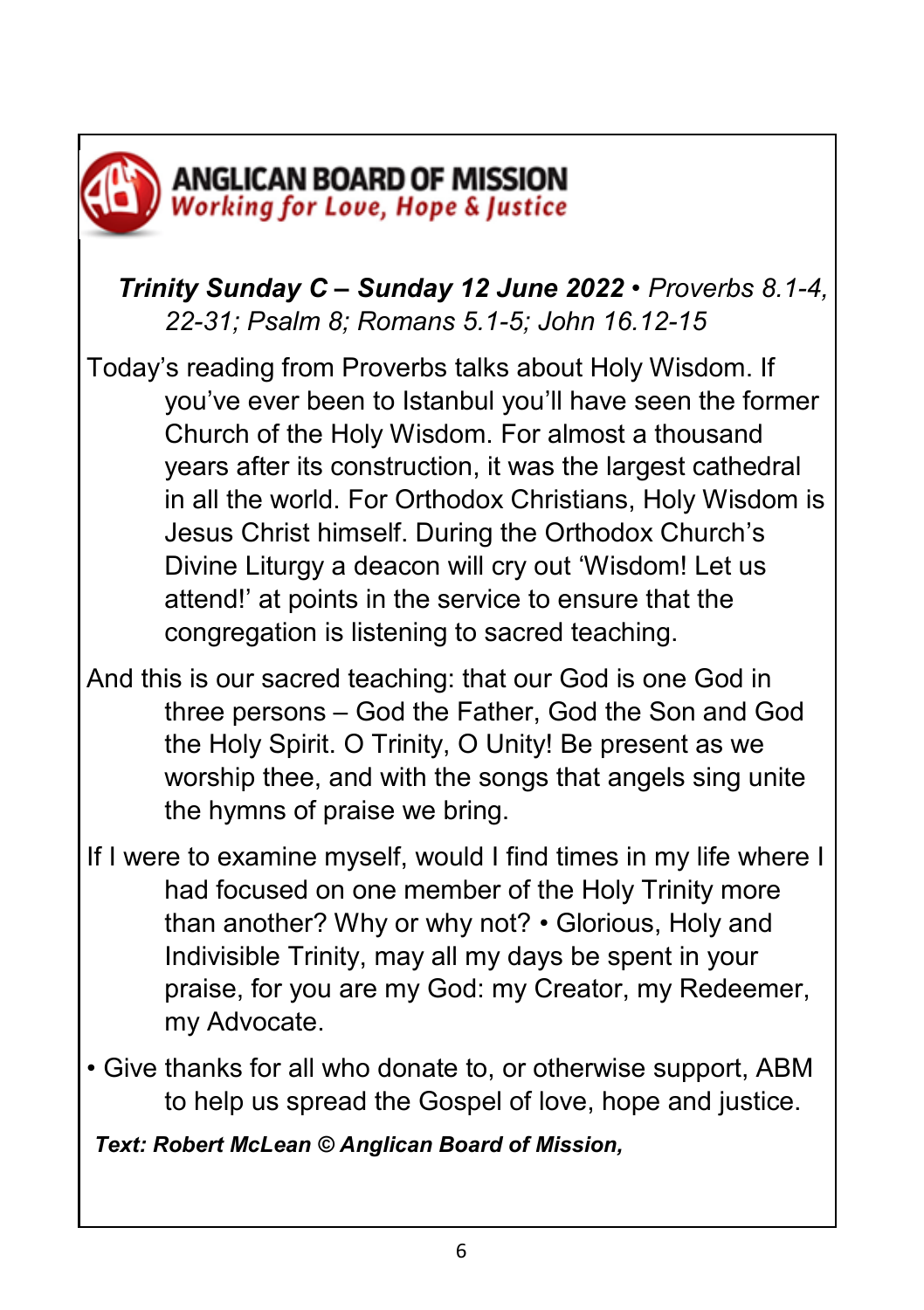#### **CYCLE OF PRAYER** *Our World:*

European nations, particularly Ukraine Our Pacific Island neighbours Places with high covid infection Places of conflict: Myanmar, Hong Kong

# **The Church**

The Anglican Church of South America Primate Bp Nicholas James Quested Drayson [Australia] Grafton: Murray Harvey (Leanne) [Adelaide ] Kangaroo Island: Locum Tenens Phillip Bassett [Willochra] Leigh Creek (Blinman, Hawker, Leigh Creek, the North East): Trevor Briggs (Anne), (Hawker) Arthur Tanner (Jane), (Blinman) David Amery (Coralie) [The Murray] Tatiara: vacant

St Bede's Mission and Ministry & Fr Gwilym

# *Prayer Requests from … for*

**Ros DeGaris Anne Duncanson Bev Hayes Judy Nelson Jennette Hand Kenneth Pretty Myrine Wilson. Mandy Garfitt** Kathleen for **Hayley Wilson** and **John Brazil.** Ann for her sister-in-law **Michelle.**  Jennette for **Nicholas Bilske, Sarah.** Bev for **Jo Clarke.** Sue Henry Edwards for **Rhodri Bon Callum & Rhiannon Henry Edwards. Hans van der Vegt, Margaret Madigan.** Georgie for **Tom, Tia, Alex & Donna Lee** Ann for **Ottley.**  Judith M for her sister-in-law's sister **Ros Davies.** Sigrid for **Karen**  Gwen for **Katrina Fischer** Rosemary for her daughters **Kathryn** and **Paula** Alan and Deborah for **Iris** (Alan's mother) Terry and Joyce Hemmings for **Helga, Judy, Colin** Raelene for **Cheryl** (terminally ill)

*Years Mind:* 12/6 Leslie hall, Lillian Richards 13/6 Alexander Tucker 15/6 Myrtle McDonald , Miriam Ridgwell, James tassell 17/6 Brian Wills 18/6 Dorothy Lapicich, Ken Load